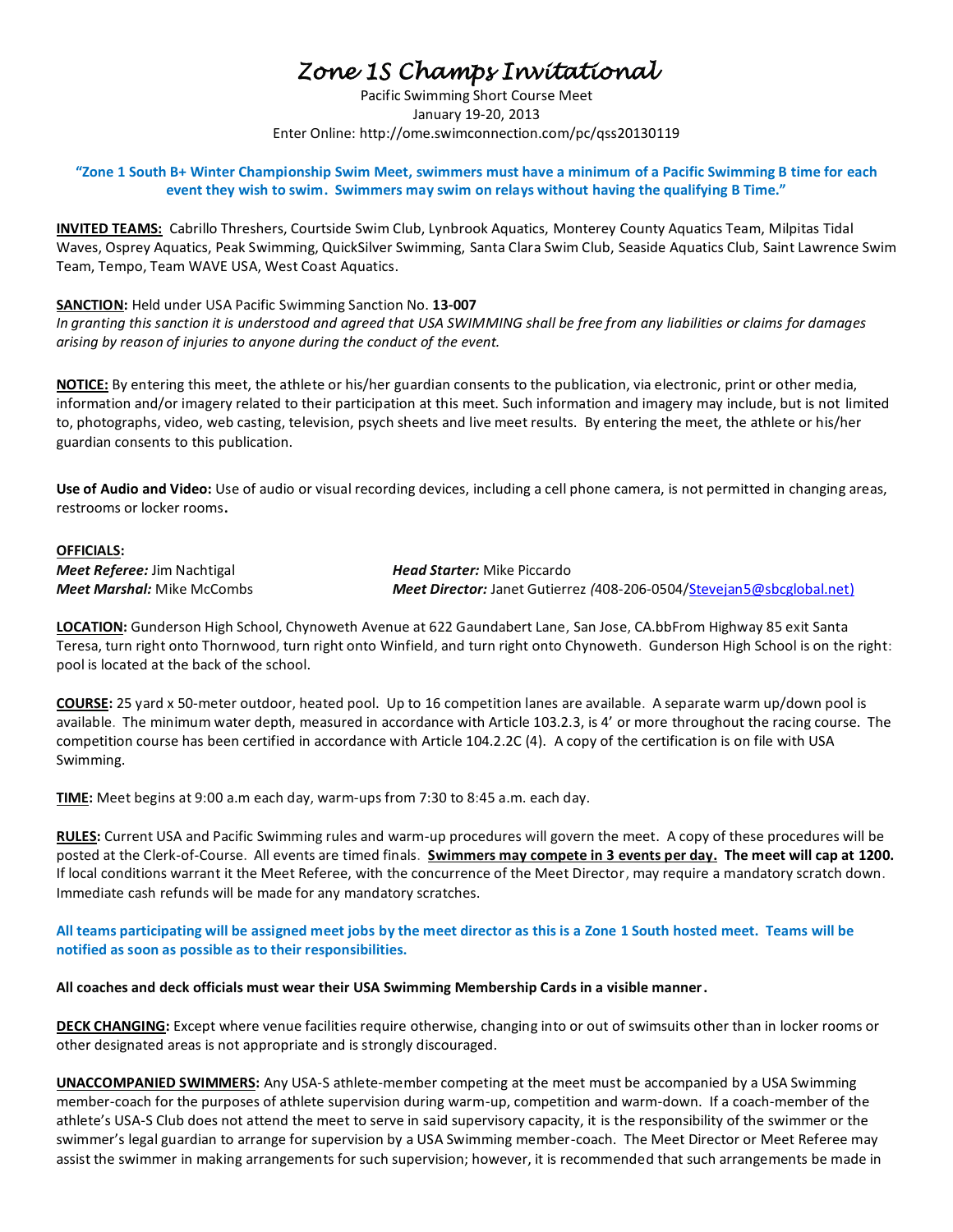advance of the meet by the athlete's USA-S Club Member-Coach. The swimmer must be certified by a USA Swimming member coach as being proficient in performing a racing start or must start the race in the water. It is the responsibility of the swimmer or the swimmer's legal guardian to ensure compliance with this requirement.

**RESTRICTIONS:** Smoking and the use of other tobacco products is prohibited on the pool deck, in the locker rooms, in spectator seating, on standing areas and in all areas used by swimmers, during the meet and during warm-up periods. Sale and use of alcoholic beverages is prohibited in all areas of the meet venue. All shelters must be properly secured. No glass containers are allowed in the meet venue. No propane heater is permitted except for snack bar/meet operations. Only coaches' EZ Ups and chairs around the pool, no team or family set up on the deck.

**ELIGIBILITY:** Swimmers must be current members of USA-S and enter their name and registration number on the meet entry card as they are shown on their Registration Card. If this is not done, it may be difficult to match the swimmer with the registration and times database. The meet host must check all swimmer registrations against the SWIMS database and if not found to be registered, the Meet Director shall accept the registration at the meet (a \$10 surcharge will be added to the regular registration fee). Duplicate registrations will be refunded by mail**. No Pacific Swimming C Times or NT Entries will be accepted.** Swimmers in the "B" Division must have met at least the listed "PC-B" time standard. All entry times slower than the listed "PC-B" time standard will **NOT be accepted**. Entries with **"NO TIME" will NOT be accepted.** Entry times submitted for this meet will be checked against a computer database and may be changed in accordance with Pacific Swimming Entry Time Verification Procedures. Disabled swimmers are welcome to attend this meet and should contact the Meet Director or Meet Referee regarding special accommodations on entry times and seeding per Pacific Swimming policy. Swimmers 19 years of age are not eligible for this meet.

## **ENTRY FEES: \$2.75** Per Individual Event for all Divisions (B, A, JO+) **\$9.00** Per Relay Team entered **\$8.00** Participation Fee per Swimmer (Relay Only Swimmers Excluded)

| Make check payable to:             | Zone 1 South             |
|------------------------------------|--------------------------|
| <b>Mail with Relay Entries to:</b> | Janet Gutierrez          |
|                                    | <b>Swim Meet Entries</b> |
|                                    | PO Box 36205             |
|                                    | San Jose, CA 95158       |

**MAILED OR HAND DELIVERED ENTRIES**: No mailed or hand delivered entries will be accepted with the exception of the relay entries. All relay entries must be submitted on the Relay Entry Form and mailed with payment to Janet Gutierrez at PO Box 36205 San Jose, CA 95158 by Monday, January 7, 2013, or hand delivered with payment to Gunderson High School Swimming Pool Office by Wednesday, January 9, 2013 at 7:00 PM.

## **ONLINE ENTRIES:** You may enter this meet online or by U.S. mail. To enter on-line go to

**http://ome.swimconnection.com/pc/QSS20130119** to receive an immediate entry confirmation. This method requires payment by credit card. Swim Connection LLC charges a processing fee for this service, equal to \$1 per swimmer plus 5% of the total Entry Fees. Please note that the processing fee is a separate fee from the Entry Fees. If you do not wish to pay the processing fee, enter the meet using a mail entry. Online entries will be accepted through Wednesday, January 9, 2013**.**

**Relay Entries**: Each Zone 1 South team is limited to one relay team in each relay event. **No deck entered relay teams will be allowed. A swimmer who is unattached is ineligible to participate in a relay.** Relays must be entered with the enclosed relay entry form containing the event number and entry time for each relay team entered, written in the appropriate areas. Do not list the swimmer's names on the Relay Entry Form. Swimmers not in the meet, but wishing to participate in relays must be listed on the Relay Only Entry Form; no fee is required for these swimmers. All Relay Entries, Relay Only Form, and payment must be mailed to Janet Gutierrez at PO Box 36205 San Jose, CA 95158 by Monday, January 7, 2013 or hand delivered to Gunderson High School Swimming Pool Office by Wednesday, January 9, 2013 at 7:00 PM.

- Relay entry cards will be generated by the computer operator and distributed to each team on the first day of the meet.
- Relay scratches must be turned into the Clerk of Course by 12:00 p.m. each day.
- Seeded relay cards for the day's relay events will be available at the Clerk of Course at 1:00 p.m. each day.
- NO REFUNDS WILL BE MADE.

**CHECK-IN:** The meet will be deck seeded. Swimmers must check-in at the Clerk-of-Course. Close of check‐in for all events shall be no more than 60 minutes before the estimated time of the start of the first heat of the event. No event shall be closed more than 30 minutes before the scheduled start of the session. Swimmers who do not check-in will not be allowed to compete in the event.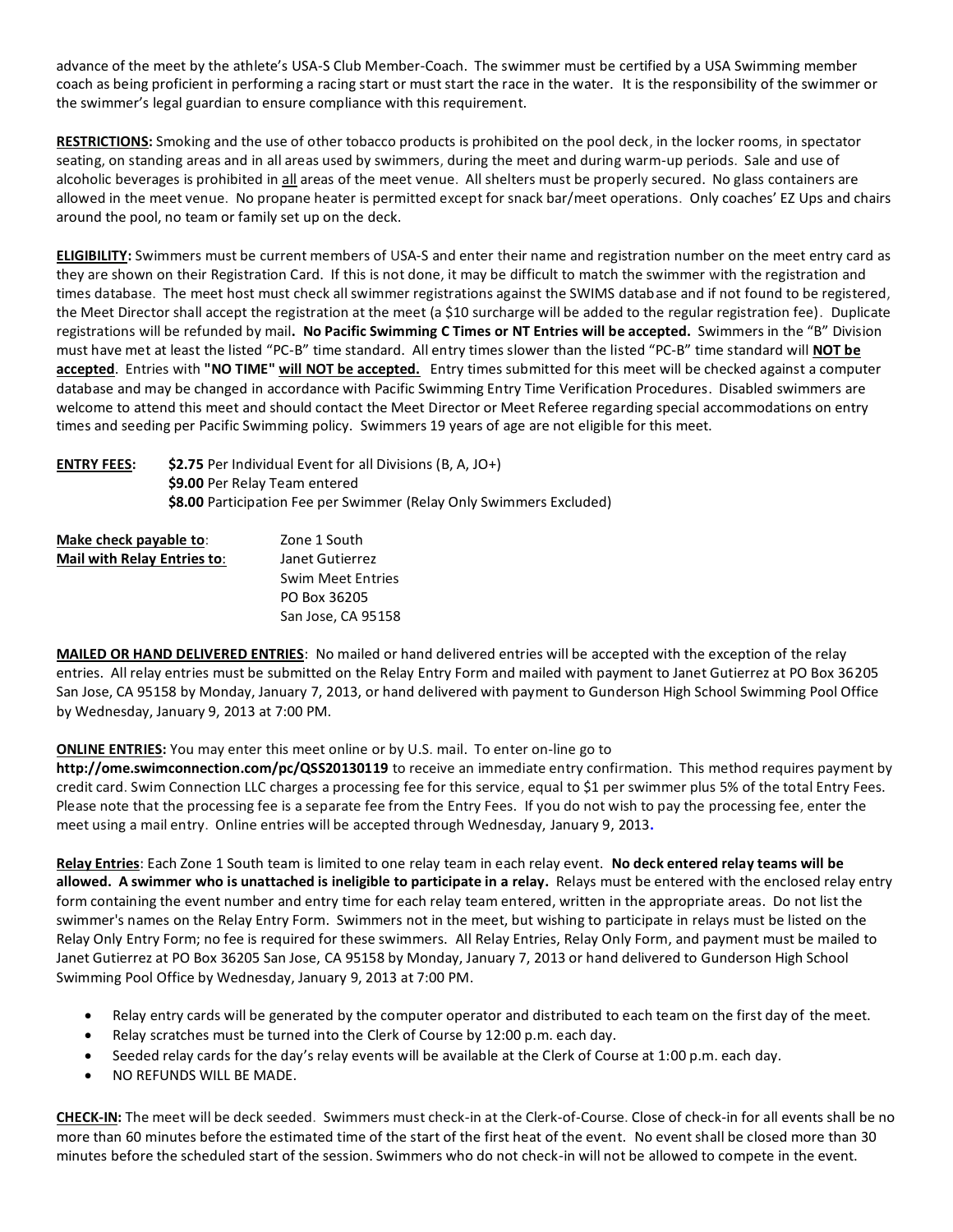**SCRATCHES:** Swimmers entered in an individual event that have checked in for that event, must swim in the event unless they notify the clerk of the course before seeding for that event has begun. Failure to swim an event will result in being barred from their next individual event on that day or the next meet day, whichever is first. Exception: No penalty shall apply for failure to withdraw or compete in an individual event if the referee is notified in the event of illness or injury and accepts the proof thereof, or it is determined by the referee that the No-Show is caused by circumstances beyond the control of the swimmer.

AWARDS: The swimmers' awards will be available to a team representative at the end of competition each day. "A" medals will be awarded to swimmers achieving new "A" times. The team awards will be presented following the meet conclusion.

| <b>Classification</b> | Awards                                    |
|-----------------------|-------------------------------------------|
| JO+                   | Distinctive pins 1st-3rd, ribbons 4th-8th |
| А                     | Distinctive pins 1st-3rd, ribbons 4th-8th |
| в                     | Rosettes 1st- 3rd, ribbons 4th-8th        |
| Relays                | Distinctive pins 1st-3rd, ribbons 4th-8th |
| Team                  | Plaques 1st-3rd for each division         |

**TEAM SCORING:** Teams will be placed in one of three Divisions based on their number of USA-S swimmers registered as of Monday, January 14th, 2013. Teams choosing to compete in a higher division must contact the Head Referee prior to January 14, 2013.

| <b>Division</b> | # Of Registered Swimmers |
|-----------------|--------------------------|
|                 | More than 140            |
|                 | 85-140                   |
| Ш               | Less than 85             |

Team points are scored according to the table below.

| <b>Divisions</b> | 1st | 2nd | 3rd    | $4^{\text{th}}$ | 5 <sup>th</sup> | 6 <sup>th</sup> | -th | 8 <sup>th</sup> | 9 <sup>th</sup> | $10^{\text{th}}$ | $11^{\text{th}}$ | 12th |
|------------------|-----|-----|--------|-----------------|-----------------|-----------------|-----|-----------------|-----------------|------------------|------------------|------|
| JO+              | 13  | 11  | 10     | 9               |                 |                 | 6   |                 | 4               | 3                |                  |      |
| A                | 11  | 9   | Ω<br>ō |                 | o               | э               | 4   |                 | <u>າ</u>        |                  |                  |      |
| В                | 10  | 8   |        | b               |                 | 4               | 3   |                 | л.              |                  |                  |      |
| Relay            | 26  | 22  | 20     | 18              | 16              | 14              | 12  | 10              | 8               | 6                | 4                | -    |

**ADMISSION:** Free. A program will be available for \$4.00.

**REFRESHMENTS:** A snack bar will be available. Coaches and working deck officials will be provided lunch.

**MISCELLANEOUS:** No overnight parking is allowed. Facilities will not be provided after meet hours. Please park only in designated areas. Overflow parking is available at the Chynoweth Light Rail Station. Coaches EZ-Ups and Chairs are the only set up allowed on deck; all others must be in the stands or on the outside of the yellow rails; this is to insure a safe environment for all. The Basketball Courts and Bike Rake are available for team set up.

## **EVENT SUMMARY**

|          |               | Saturday, January 19, 2013 |            |          |          | Sunday, January 20, 2013 |          |
|----------|---------------|----------------------------|------------|----------|----------|--------------------------|----------|
| 8-Under  | $9 - 10$      | $11 - 12$                  | $13-Up$    | 8-Under  | $9 - 10$ | $11 - 12$                | $13-Up$  |
| 25 Fly   | <b>50 Fly</b> | 50 Fly                     | 100 Fly    | 50 Free  | 100 Free | 100 Free                 | 100 Free |
| 25Breast | 50 Breast     | 50 Breast                  | 100 Breast | 100 IM   | 100 IM   | 100 IM                   | 200 IM   |
| 25 Back  | 50 Back       | 50 Back                    | 100 Back   | 25 Free  | 50 Free  | 50 Free                  | 50 Free  |
| 100 M.R. | 200 M.R.      | 200 M.R                    | 200 M.R    | 100 F.R. | 200 F.R. | 200 F.R.                 | 200 F.R. |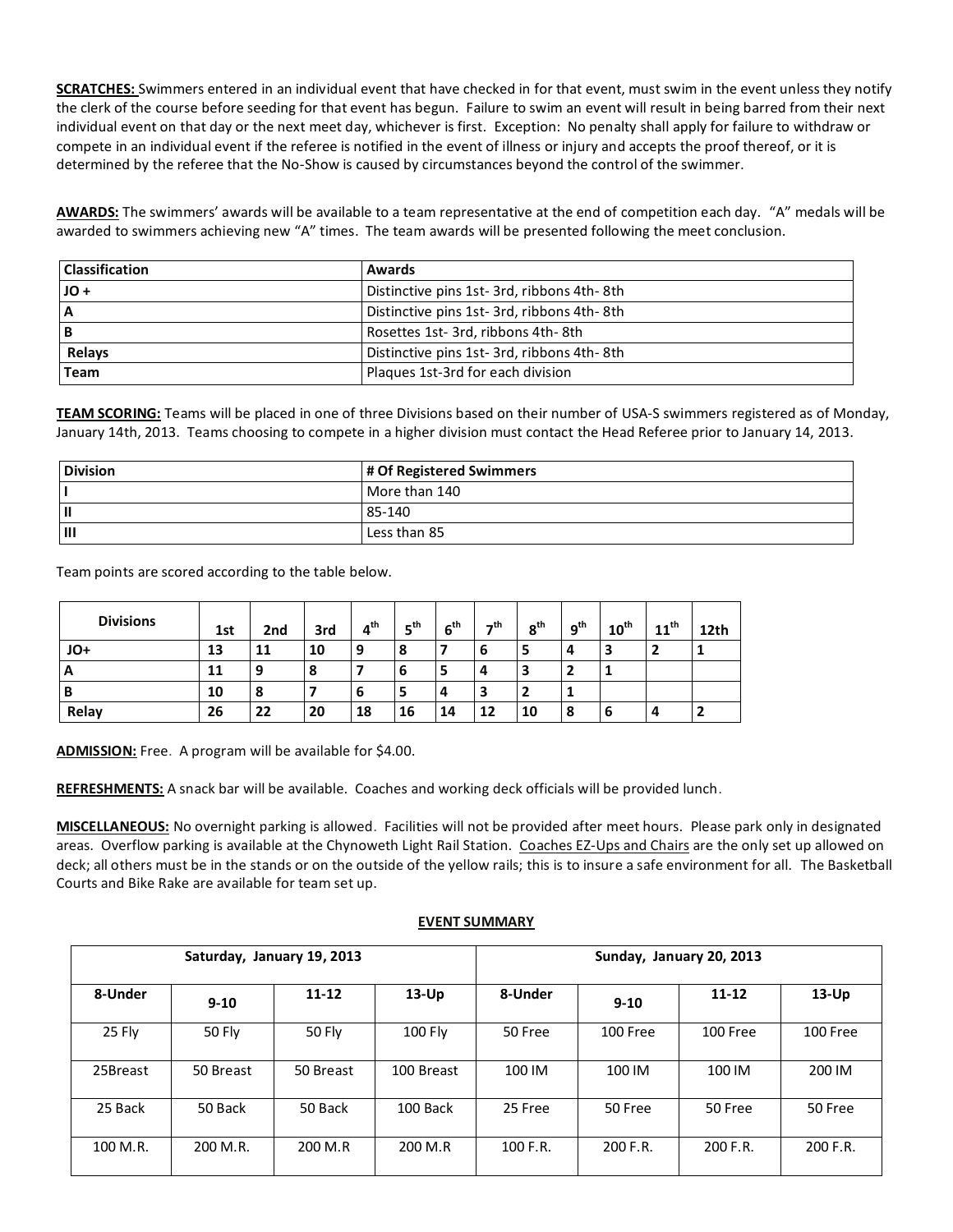# **EVENTS**

| Saturday, January 19, 2013 |                  |        |  |  |  |  |
|----------------------------|------------------|--------|--|--|--|--|
| Event#                     | Event            | Event# |  |  |  |  |
| 1                          | 13-14 100 Fly    | 2      |  |  |  |  |
| 3                          | 15-16 100 Fly    | 4      |  |  |  |  |
| 5                          | 17-18 100 Fly    | 6      |  |  |  |  |
| 7                          | 8-Un 25 Flv      | 8      |  |  |  |  |
| 9                          | 9-10 50 Fly      | 10     |  |  |  |  |
| 11                         | 11-12 50 Fly     | 12     |  |  |  |  |
| 13                         | 13-14 100 Breast | 14     |  |  |  |  |
| 15                         | 15-16 100 Breast | 16     |  |  |  |  |
| 17                         | 17-18 100 Breast | 18     |  |  |  |  |
| 19                         | 8- Un 25 Breast  | 20     |  |  |  |  |
| 23                         | 11-12 50 Breast  | 24     |  |  |  |  |
| 25                         | 13-14 100 Back   | 26     |  |  |  |  |
| 27                         | 15-16 100 Back   | 28     |  |  |  |  |
| 29                         | 17-18 100 Back   | 30     |  |  |  |  |
| 31                         | 8-Un 25 Back     | 32     |  |  |  |  |
| 33                         | 9-10 50 Back     | 34     |  |  |  |  |
| 35                         | 11-12 50 Back    | 36     |  |  |  |  |
| 37                         | 13-14 200 M.R.   | 38     |  |  |  |  |
| 39                         | 15-18 200 MR.    | 40     |  |  |  |  |
| 41                         | 8-Un 100 M.R.    | 42     |  |  |  |  |
| 43                         | 9-10 200 M.R.    | 44     |  |  |  |  |
| 45                         | 11-12 200 M.R.   | 46     |  |  |  |  |
|                            |                  |        |  |  |  |  |

|                          | Saturday, January 19, 2013 |                   |
|--------------------------|----------------------------|-------------------|
| Event#                   | Event                      | Event#            |
| 1                        | 13-14 100 Fly              | $\overline{2}$    |
| 3                        | 15-16 100 Fly              | 4                 |
| 5                        | 17-18 100 Fly              | 6                 |
| $\overline{\phantom{a}}$ | 8-Un 25 Fly                | 8                 |
| 9                        | 9-10 50 Fly                | 10                |
| 11                       | 11-12 50 Fly               | $12 \overline{ }$ |
| 13                       | 13-14 100 Breast           | 14                |
| 15                       | 15-16 100 Breast           | 16                |
| 17                       | 17-18 100 Breast           | 18                |
| 19                       | 8- Un 25 Breast            | 20                |
| 23                       | 11-12 50 Breast            | 24                |
| 25                       | 13-14 100 Back             | 26                |
| 27                       | 15-16 100 Back             | 28                |
| 29                       | 17-18 100 Back             | 30                |
| 31                       | 8-Un 25 Back               | 32                |
| 33                       | 9-10 50 Back               | 34                |
| 35                       | 11-12 50 Back              | 36                |
| 37                       | 13-14 200 M.R.             | 38                |
| 39                       | 15-18 200 MR.              | 40                |
| 41                       | 8-Un 100 M.R.              | 42                |
| 43                       | 9-10 200 M.R.              | 44                |
| 45                       | 11-12 200 M.R.             | 46                |

Use the following URL to find the time standards. [http://www.pacswim.org/2013 AB SC.pdf](http://www.pacswim.org/2013%20AB%20SC.pdf)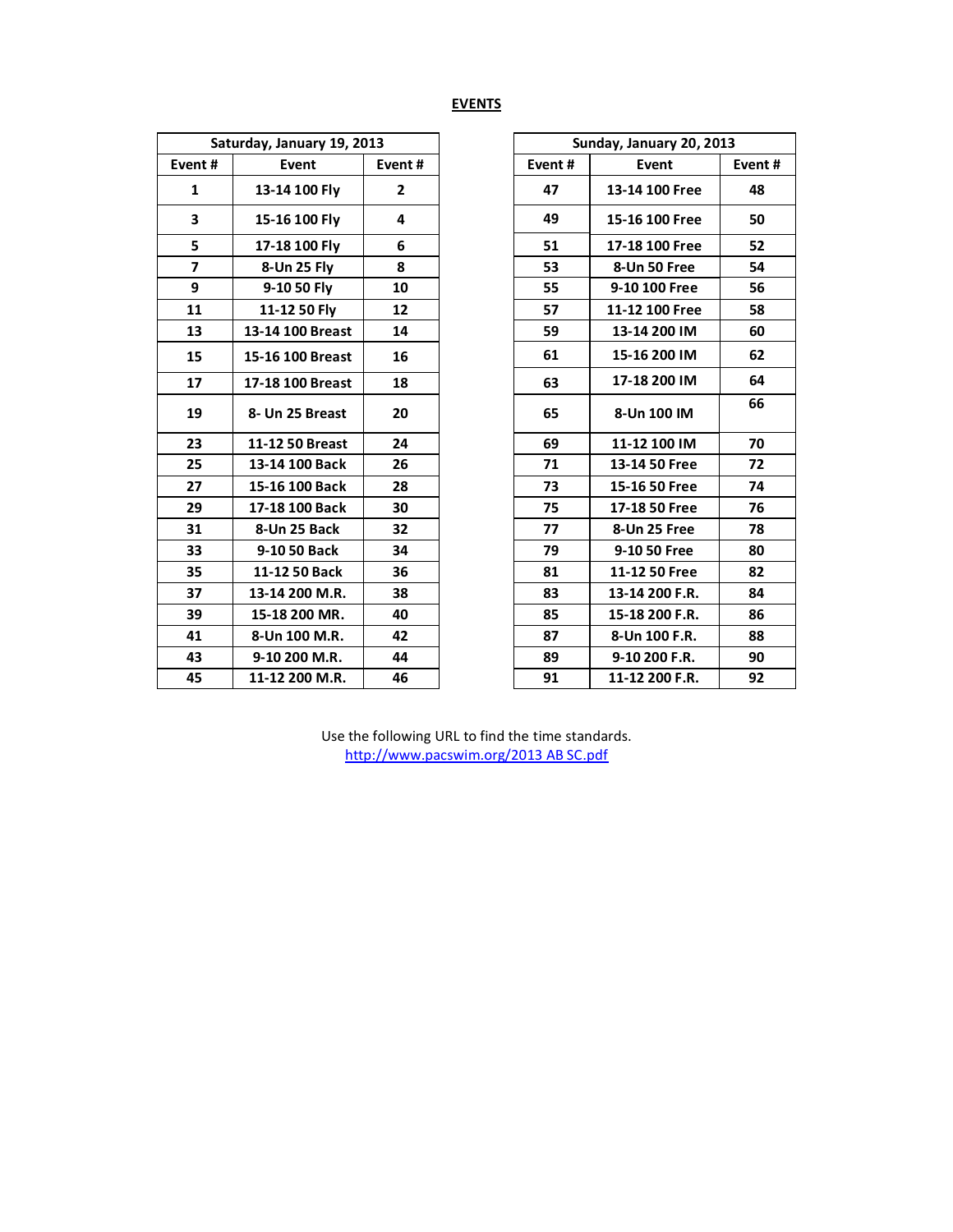#### **TEAM RELAY ENTRY FORMS**

| Team Name: |                            |       |                     | Team Abbreviation:         |       |
|------------|----------------------------|-------|---------------------|----------------------------|-------|
|            |                            |       |                     |                            |       |
|            | <b>Relay Events</b>        | Entry | <b>Relay Events</b> |                            | Entry |
|            | Saturday, January 19, 2013 | Time  |                     | Sunday, January 20, 2013   | Time  |
| 37         | 13-14 200 Medley Relay     |       | 83                  | 13-14 200 Free Relay       |       |
| 38         | 13-14 200 Medley Relay     |       | 84                  | 13-14 200 Free Relay       |       |
| 39         | 15-18 200 Medley Relay     |       | 85                  | 15-18 200 Free Relay       |       |
| 40         | 15-18 200 Medley Relay     |       | 86                  | 15-18 200 Free Relay       |       |
| 41         | 8-Un 200 Medley Relay      |       | 87                  | 8- Un 200 Free Relay       |       |
| 42         | 8-Un 200 Medley Relay      |       | 88                  | 8-Un 200 Free Relay        |       |
| 43         | 9-10 200 Medley Relay      |       | 89                  | 9-10 200 Free Relay        |       |
| 44         | 9-10 200 Medley Relay      |       | 90                  | 9-10 200 Free Relay        |       |
| 45         | 11-12 200 Medley Relay     |       | 91                  | 11-12 200 Free Relay       |       |
| 46         | 11-12 200 Medley Relay     |       | 92                  | 11-12 200 Free Relay       |       |
|            | Number of Relays $X$ \$9 = |       |                     | Number of Relays $X$ \$9 = |       |

Entry forms must be postmarked by Monday, January 7, 2013 or Hand Delivered to Gunderson High School Swimming Office (not inside the school, but out by the pool) by Wednesday, January 9, 2013 at 7:00 PM.

Note you must list all swimmers who are swimming on relays, BUT not entered in the meet on the following form. Swimmers not listed with accurate USA Registration numbers will not be allowed to swim in the relay.